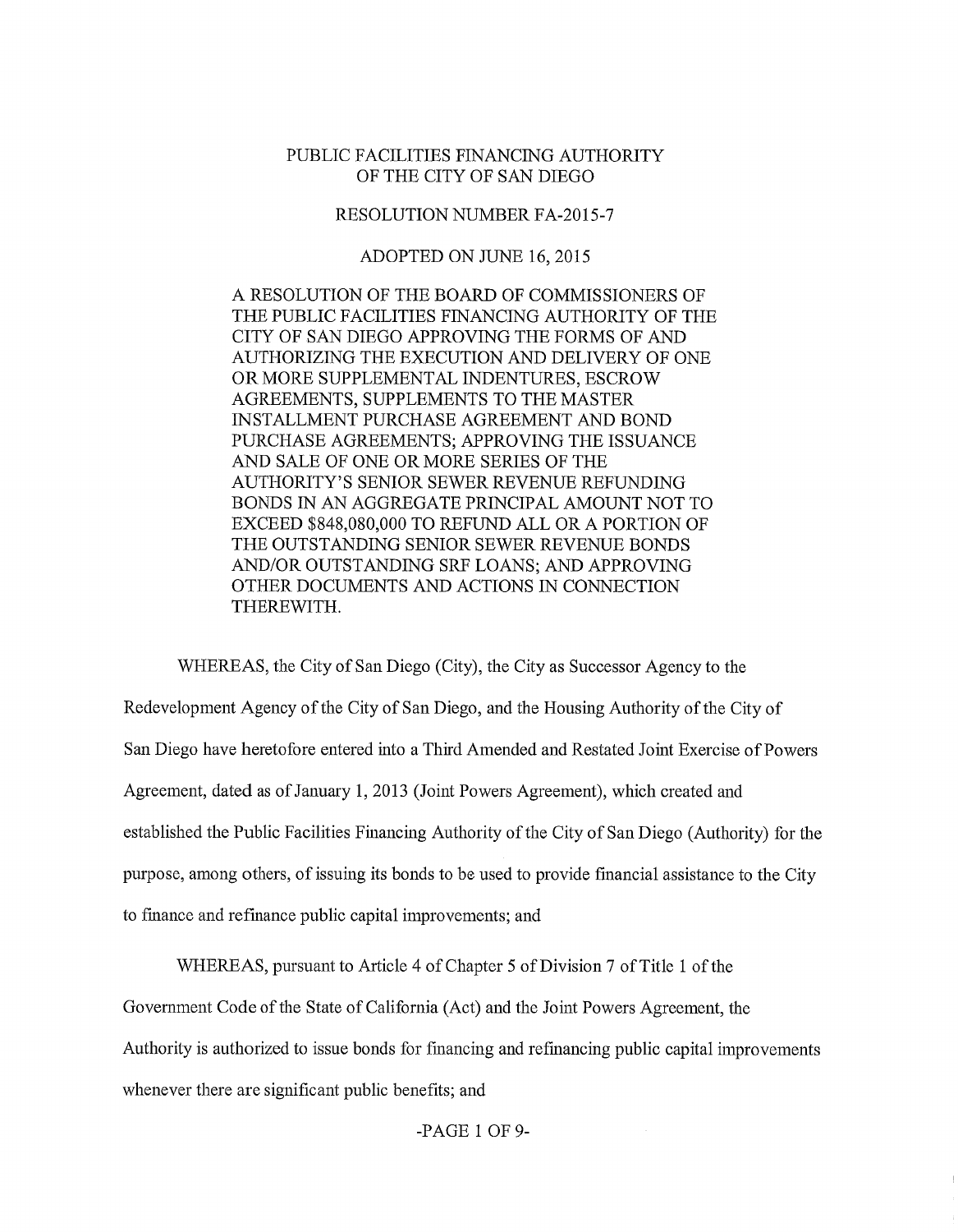WHEREAS, the Authority has previously issued and currently has outstanding \$378,115,000 aggregate principal amount of its Senior Sewer Revenue Bonds, Series 2009A, \$435,490,000 aggregate principal amount of its Sewer Revenue Refunding Bonds, Series 2009B, and \$161,930,000 aggregate principal amount of its Sewer Revenue Refunding Bonds, Series 2010A (collectively, Outstanding Senior Sewer Bonds), which were issued pursuant to an Indenture dated as ofMay 1, 2009 (Original Indenture), supplemented by a First Supplemental Indenture dated as of June 1, 2009 and a Second Supplemental Indenture dated as of April 1, 2010 (the Original Indenture, as so supplemented, is referred to herein as the Indenture), each by and between the Authority and the trustee referred to therein (Trustee), to fmance and refmance various components of the Wastewater System (as defined in the hereinafter defined Master Installment Purchase Agreement); and

WHEREAS, the California State Water Resources Control Board (Water Control Board) has previously provided the City several loans to finance various components of the Wastewater System (collectively, Outstanding SRF Loans); and

WHEREAS, from time to time there exist interest rate environments that create savings opportunities through refunding all or a portion of the Outstanding Senior Sewer Bonds and/or all or a portion of the Outstanding SFR Loans; and

WHEREAS, the Authority and the City have determined to (i) advance refund, now or in the future, all or a portion of the Outstanding Senior Sewer Bonds, and/or (ii) current refund, now or in the future, all or a portion of the Outstanding SRF Loans, through the issuance by the Authority of one or more series of its Senior Sewer Revenue Refunding Bonds (Refunding Bonds) as opportunities are presented to lower fmancing costs; and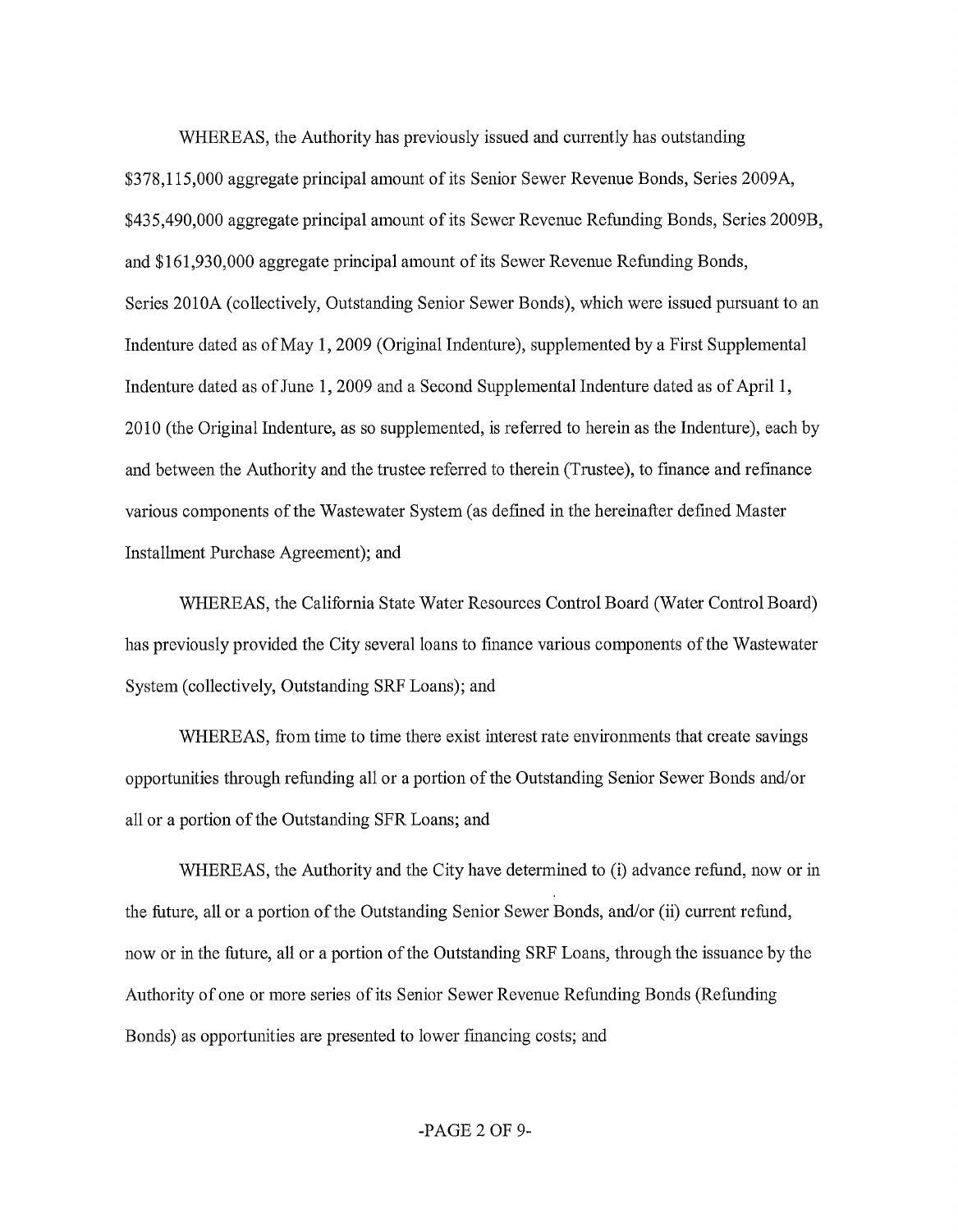WHEREAS, the City and the Authority are parties to a Master Installment Purchase Agreement dated as of September 1, 1993, as amended and supplemented (Master Installment Purchase Agreement), pursuant to which the Authority sells to the City, and the City purchases from the Authority, components of the Wastewater System, and the City agrees to make payments which secure the Authority's Outstanding Senior Sewer Bonds and the Outstanding SRF Loans, as applicable; and

WHEREAS, to provide for payment of the Senior Sewer Revenue Refunding Bonds authorized hereby the City and the Authority will provide for installment payments by entering into one or more new Supplements to the Master Installment Purchase Agreement; and

WHEREAS, the Authority proposes to issue one or more series of the Refunding Bonds, through one or more issuances, the proceeds of which will be applied to (i) advance refund all or a portion of the Outstanding Senior Sewer Bonds, if certain savings thresholds are met, and/or (ii) current refund all or a portion of the Outstanding SRF Loans, if certain savings thresholds are met; and

WHEREAS, the Authority will sell one or more series of the Refunding Bonds by negotiated sale pursuant to one or more Bond Purchase Agreements (each, a Bond Purchase Agreement) among the Authority, the City and the underwriters therein named (collectively, Underwriters); and

WHEREAS, the Authority and the City have determined that it is in their best interest to amend certain provisions of the Indenture, including, but not limited to, the provisions related to the reserve fund and permitted investments; and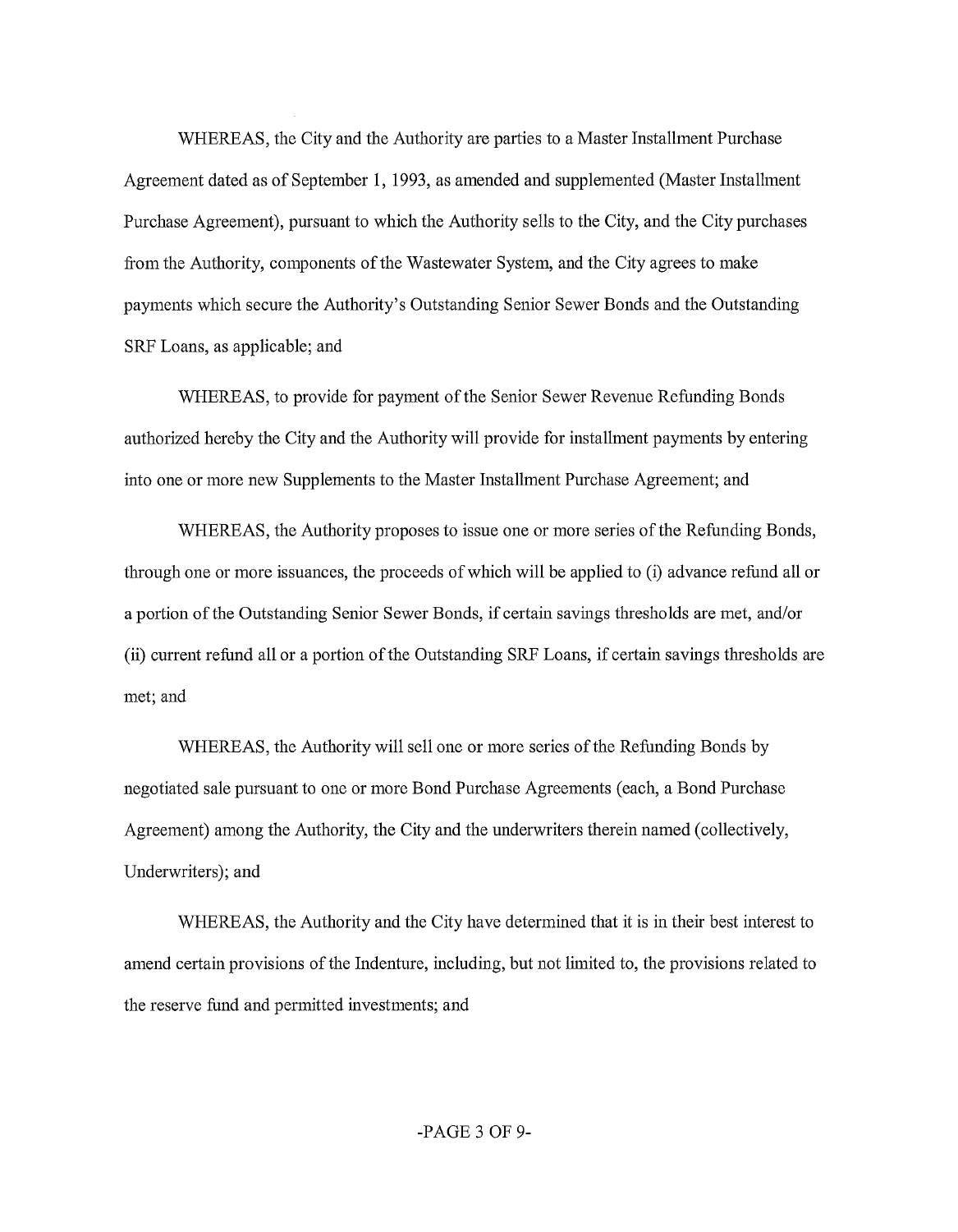WHEREAS, the Council of the City of San Diego is expected to pass an ordinance (Bond Ordinance) authorizing and approving (i) the issuance by the Authority of one or more series of the Refunding Bonds, (ii) the execution and delivery by the City and the Authority, as the case may be, of the legal documents under and pursuant to which  $(A)$  each series of the Refunding Bonds will be issued and paid and (B) certain amendments will be made to the Indenture, with such changes as permitted by the Bond Ordinance, (iii) the advance refunding of all or a portion ofthe Outstanding Senior Sewer Bonds, and (iv) the current refunding of all or a portion of the Outstanding SRF Loans, which Bond Ordinance is expected to be signed by the Mayor of the City of San Diego (Mayor) and for which the 30-day referendum period will end on the 31st day following the Mayor's execution thereof; and

WHEREAS, there has been presented to this meeting the following documents relating to the issuance of the Refunding Bonds:

(a) a proposed form of Supplement to the Master Installment Purchase Agreement (Supplement) between the Authority and the City, which will serve as the basis for a Supplement for each series of the Refunding Bonds under which the City will make installment payments to the Authority to support each respective series of the Refunding Bonds;

(b) a proposed form of Supplemental Indenture (Supplemental Indenture) between the Authority and the Trustee, under which the Authority will issue its Refunding Bonds and amend certain provisions of the Indenture;

(c) a proposed form of Bond Purchase Agreement; and

(d) a proposed form of Escrow Agreement (Escrow Agreement, and collectively with the Supplement, the Supplemental Indenture and the Bond Purchase Agreement, Financing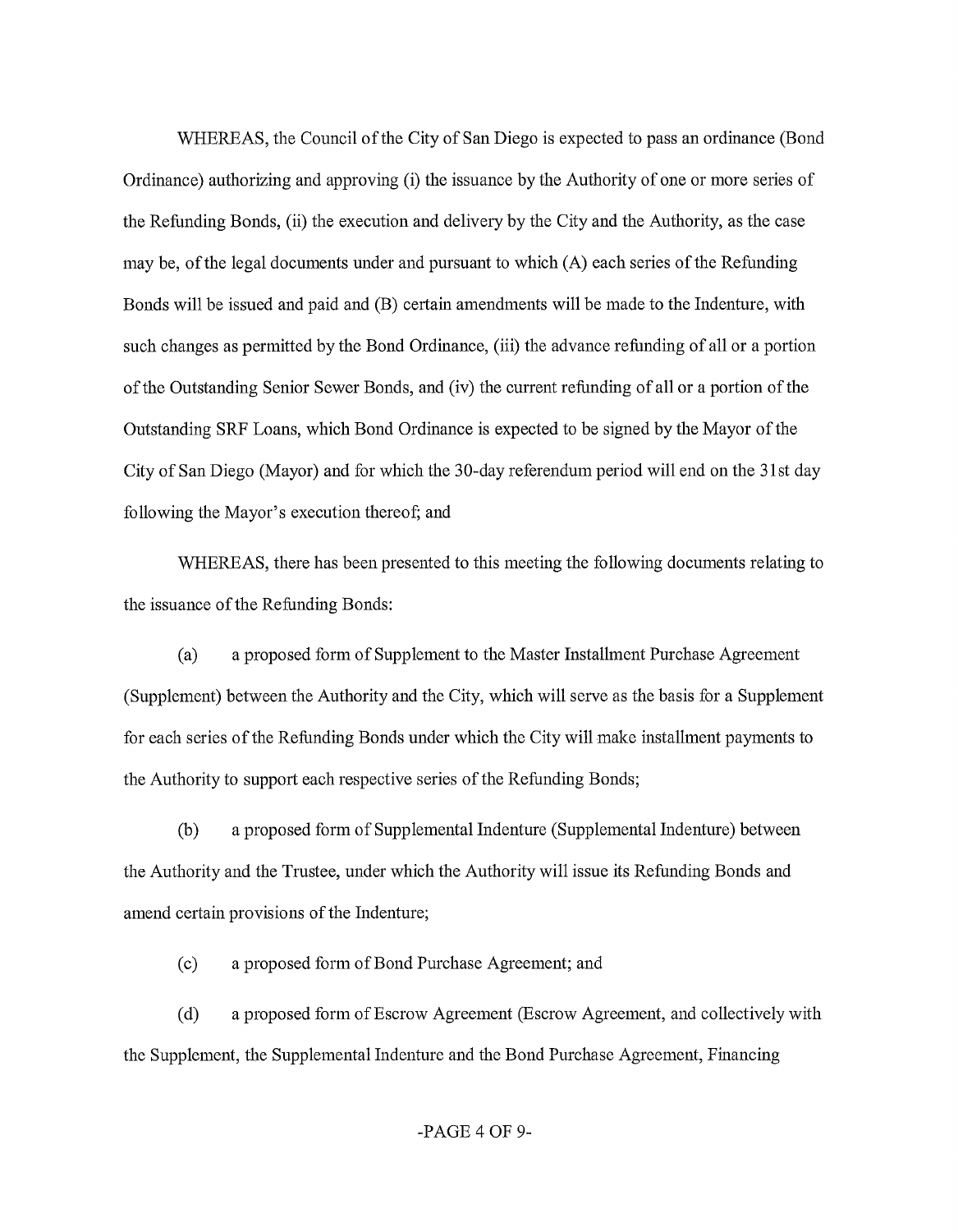Documents) among the City, the Authority and the Trustee, as trustee and escrow agent, under which a portion of the proceeds of each series of the Refunding Bonds may be held pending the redemption dates of certain Outstanding Senior Sewer Bonds; and

WHEREAS, the Authority is authorized to undertake all of the actions described in this Resolution pursuant to the laws of the State of California; NOW, THEREFORE,

BE IT RESOLVED by the Board of Commissioners of the Public Facilities Financing Authority of the City of San Diego as follows:

Section 1. The Authority hereby finds and determines that the statements set forth above in the recitals to this Resolution are true and correct.

Section 2. The form and content of the Supplement are hereby authorized and approved. Any of the Chair of the Authority or Vice Chair of the Authority and each of them or any of their respective designees (each, an Authorized Signatory) is hereby severally authorized and directed, for and in the name and on behalfofthe Authority, to execute and deliver one or more Supplements in substantially the form presented to and considered at this meeting, and the Secretary of the Authority or his or her specified designees, and each of them, is authorized and directed to attest thereto, with such additions and changes therein as any Authorized Signatory shall determine are necessary or desirable and shall require or approve and that such Authorized Signatory believes to be in the best interests of the Authority, and as are approved as to form by the General Counsel to the Authority or its specified designee, such approvals to be conclusively evidenced by such Authorized Signatory's execution and delivery of each such Supplement.

Section 3. The form and content of the Supplemental Indenture are hereby authorized and approved. Each Authorized Signatory is hereby severally authorized and directed, for and in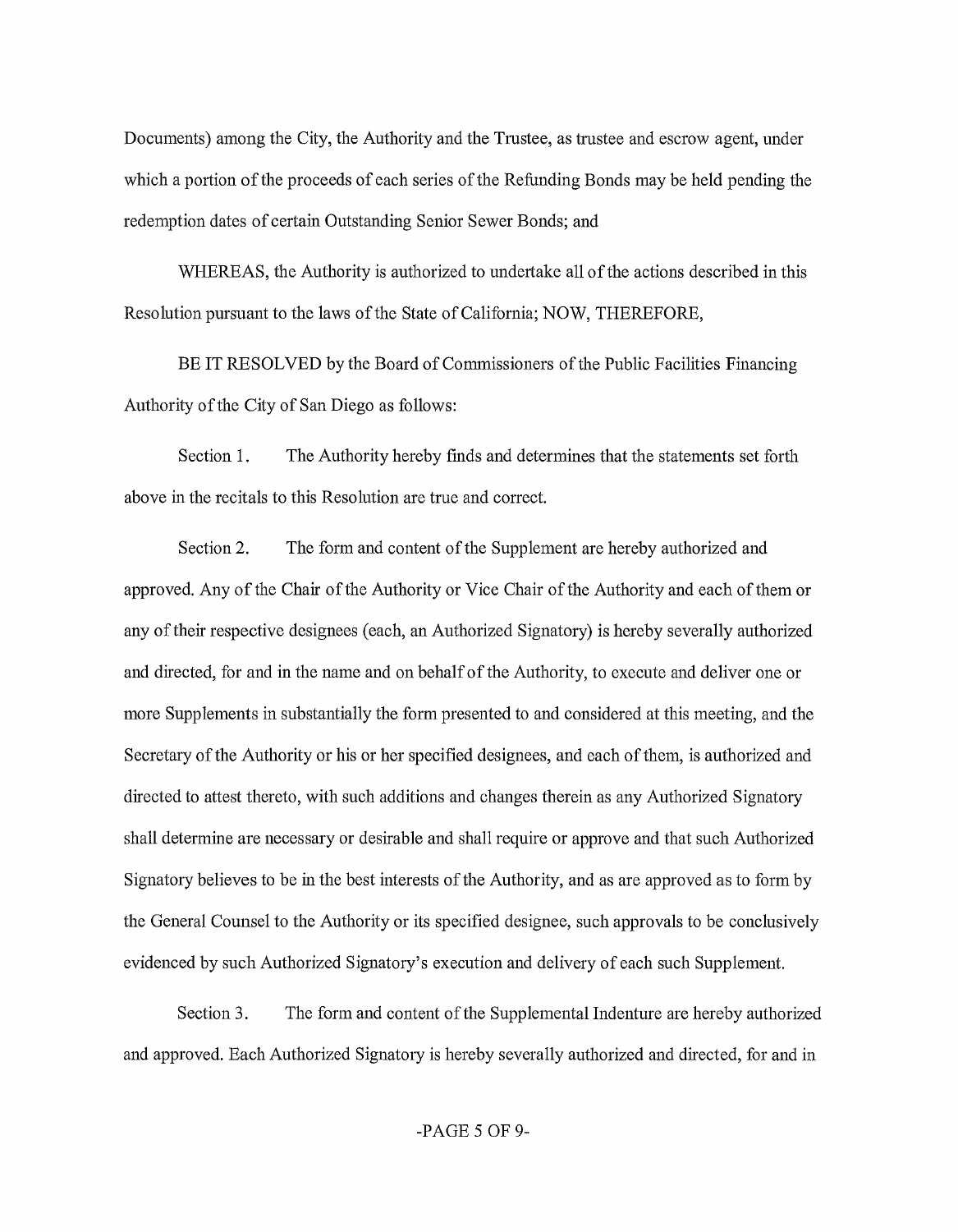the name and on behalf of the Authority, to execute and deliver one or more Supplemental Indentures in substantially the form presented to and considered at this meeting, and the Secretary of the Authority or his or her specified designees, and each of them, is authorized and directed to attest thereto, with such additions and changes therein as any Authorized Signatory shall determine are necessary or desirable and shall require or approve and that such Authorized Signatory believes to be in the best interests of the Authority, and as are approved as to form by the General Counsel to the Authority or its specified designee, such approvals to be conclusively evidenced by such Authorized Signatory's execution and delivery of each such Supplemental Indenture.

Section4. The Authority hereby approves and authorizes the issuance and sale of one or more series of the Refunding Bonds, through one or more issuances, in an aggregate principal amount not to exceed \$848,080,000 by negotiated sale provided that (i) any advance refunding of Outstanding Senior Sewer Bonds shall create aggregate net present value savings equal to or greater than 4% of the principal amount of Outstanding Senior Sewer Bonds to be advance refunded; (ii) any current refunding of Outstanding SRF Loans shall create aggregate net present value savings equal to or greater than 3% of the principal amount of Outstanding SRF Loans to be current refunded; (iii) the Refunding Bonds shall be issued on or before June 30, 2017; and (iv) the Bond Ordinance becomes effective in accordance with the provisions of the Charter of the City. Each Authorized Signatory is authorized to execute and deliver, for and in the name and on behalf of the Authority, the Refunding Bonds substantially in the form attached to the Supplemental Indenture presented to and considered at this meeting, and the Secretary of the Authority or his or her specified designees, and each of them, is authorized and directed to attest thereto and affix the seal of the Authority thereon, with such additions and changes as any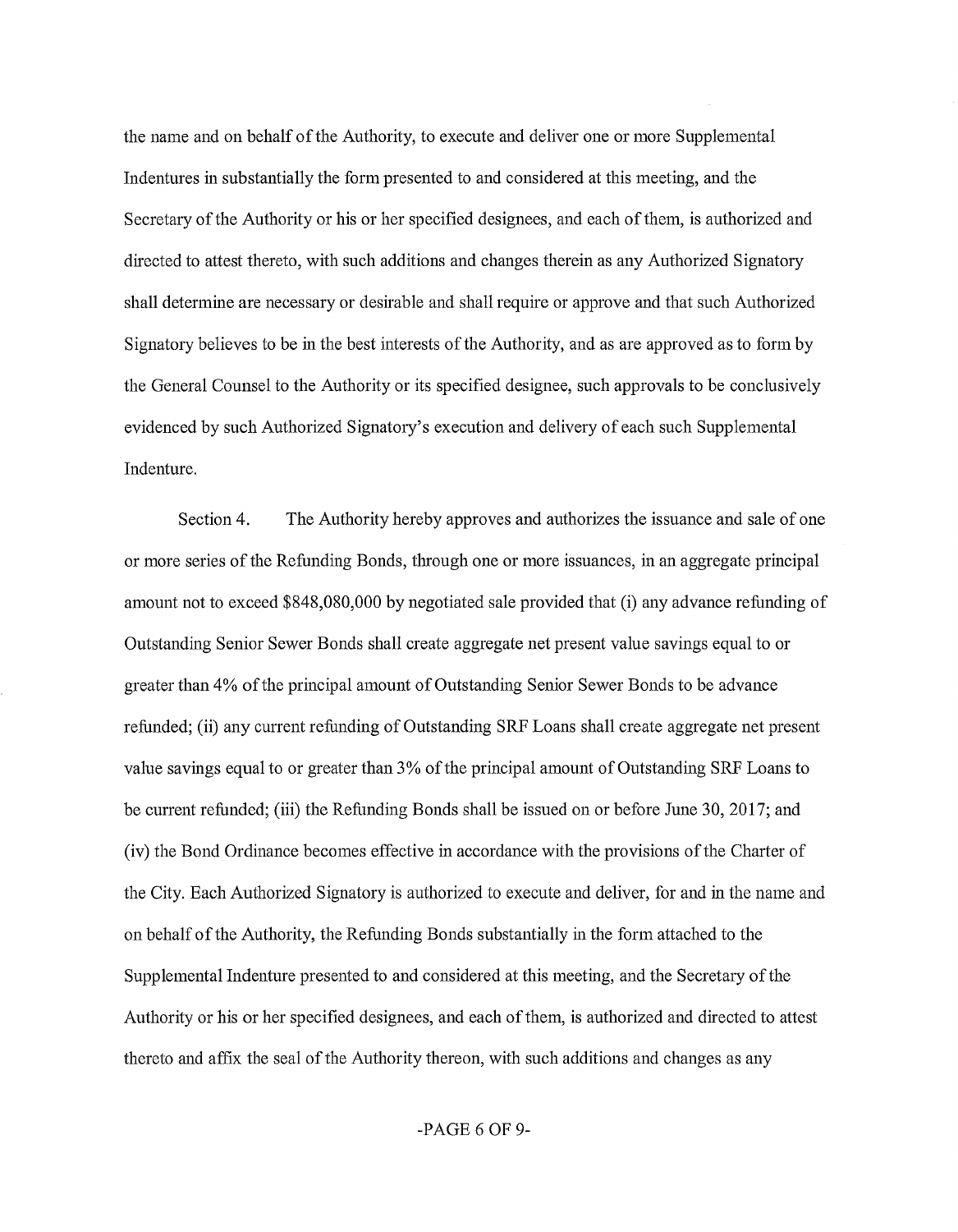Authorized Signatory shall determine are necessary or desirable and shall require or approve and that such Authorized Signatory believes to be in the best interests of the Authority, such approvals to be conclusively evidenced by the execution of said Refunding Bonds.

Section 5. The form and content of the Escrow Agreement are hereby authorized and approved. Each Authorized Signatory is hereby severally authorized and directed, for and in the name and on behalf of the Authority, to execute and deliver one or more Escrow Agreements in substantially the form presented to and considered at this meeting, with such additional and changes therein (including, the purchase of certain escrow securities) as any Authorized Signatory shall determine are necessary or desirable and shall require or approve and that such Authorized Signatory believes to be in the best interests of the Authority, and as are approved as to form by the General Counsel to the Authority or its specified designee, such approvals to be conclusively evidenced by such Authorized Signatory's execution and delivery of each such Escrow Agreement.

Section 6. The form and content of the proposed Bond Purchase Agreement are hereby authorized and approved. Each Authorized Signatory is hereby severally authorized and directed, for and in the name and on behalf of the Authority, to execute and deliver one or more Bond Purchase Agreements in connection with the purchase and sale of the Refunding Bonds in substantially the form presented to and considered at this meeting, with such additions and changes therein as any Authorized Signatory shall determine are necessary or desirable and shall require or approve and that such Authorized Signatory believes to be in the best interests of the Authority, and as are approved as to form by the General Counsel to the Authority or its specified designee, such approvals to be conclusively evidenced by such Authorized Signatory's execution and delivery of each such Bond Purchase Agreement.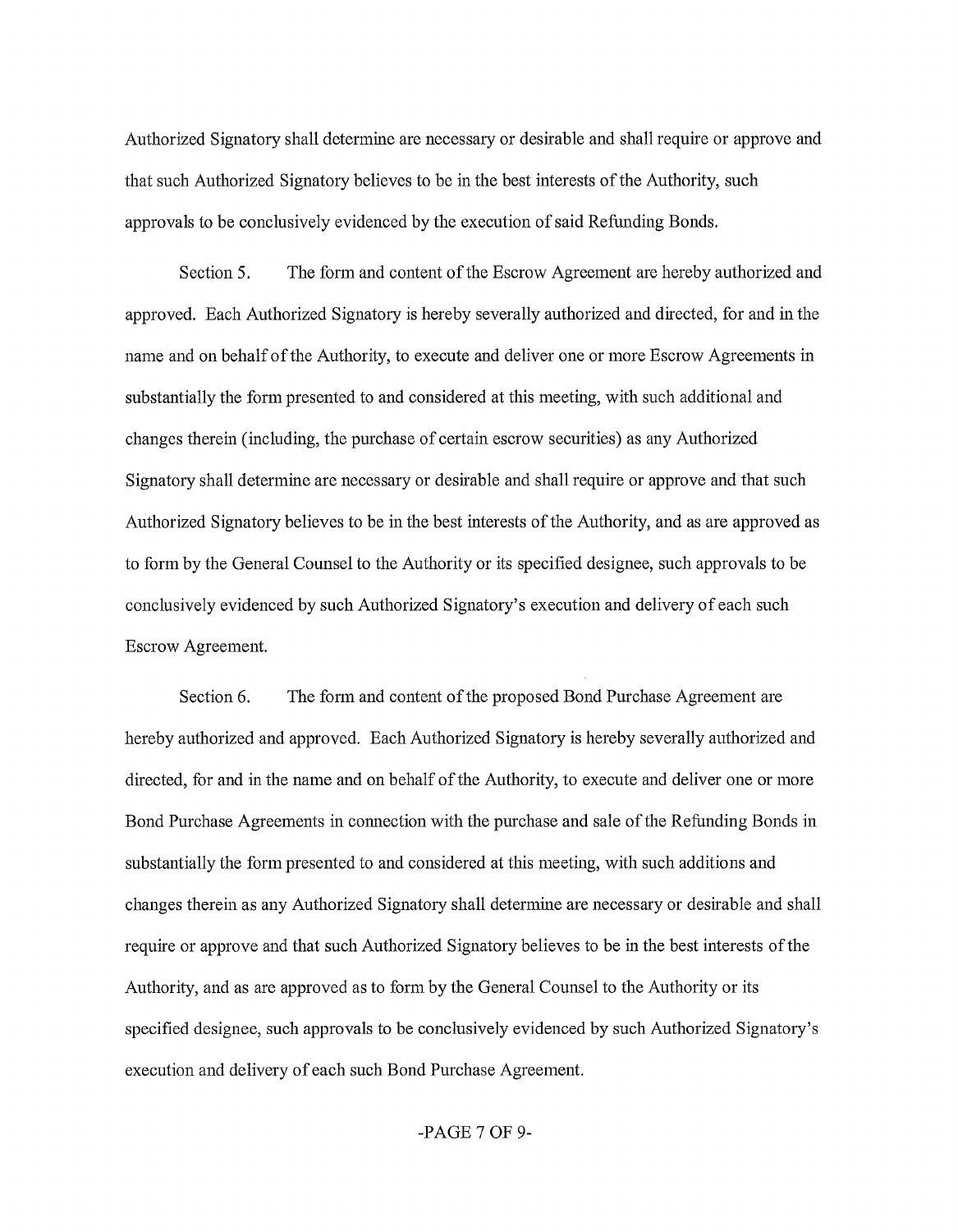Section 7. Any Authorized Signatory, and each of them, is hereby authorized and directed to take all actions and execute any and all documents necessary or advisable to arrange for the insuring of all or a portion of each series of the Refunding Bonds or obtain a debt service reserve fund surety bond, or obtain any other form of credit or liquidity enhancement, if, upon consultation with and advice of the City's municipal advisors with respect to the Refunding Bonds, such insurance, surety bond or other credit enhancement is beneficial to the City.

Section 8. All actions heretofore taken by any Authorized Signatory or by any officers, employees, agents or directors of the Authority with respect to the issuance, delivery or sale of the Refunding Bonds, or in connection with or related to any of the Financing Documents or of the other documents referenced herein or related to the refunding of all or a portion of the Outstanding Senior Sewer Bonds and/or all or a portion of the Outstanding SRF Loans, are hereby approved, confirmed and ratified. Any Authorized Signatory, the Secretary of the Authority, the General Counsel to the Authority and other officers, employees, agents and directors of the Authority are, and each of the foregoing acting alone or through their specified designee, is hereby authorized and directed, for and in the name and on behalf of the Authority, to do any and all things, take any and all actions, and execute and deliver such documents, agreements and certificates (including, but not limited to, tax compliance certificates and any amendments or supplements to the financing documents executed in connection with the original issuance of the Outstanding Senior Sewer Bonds and/or the original incurrence of the Outstanding SRF Loans), which they, or any of them, may deem necessary or advisable to effectuate the purposes of this Resolution or of the Financing Documents or the lawful issuance and delivery of the Refunding Bonds and to consummate the transactions authorized hereby and evidenced by the Financing Documents. In addition, any Authorized Signatory is hereby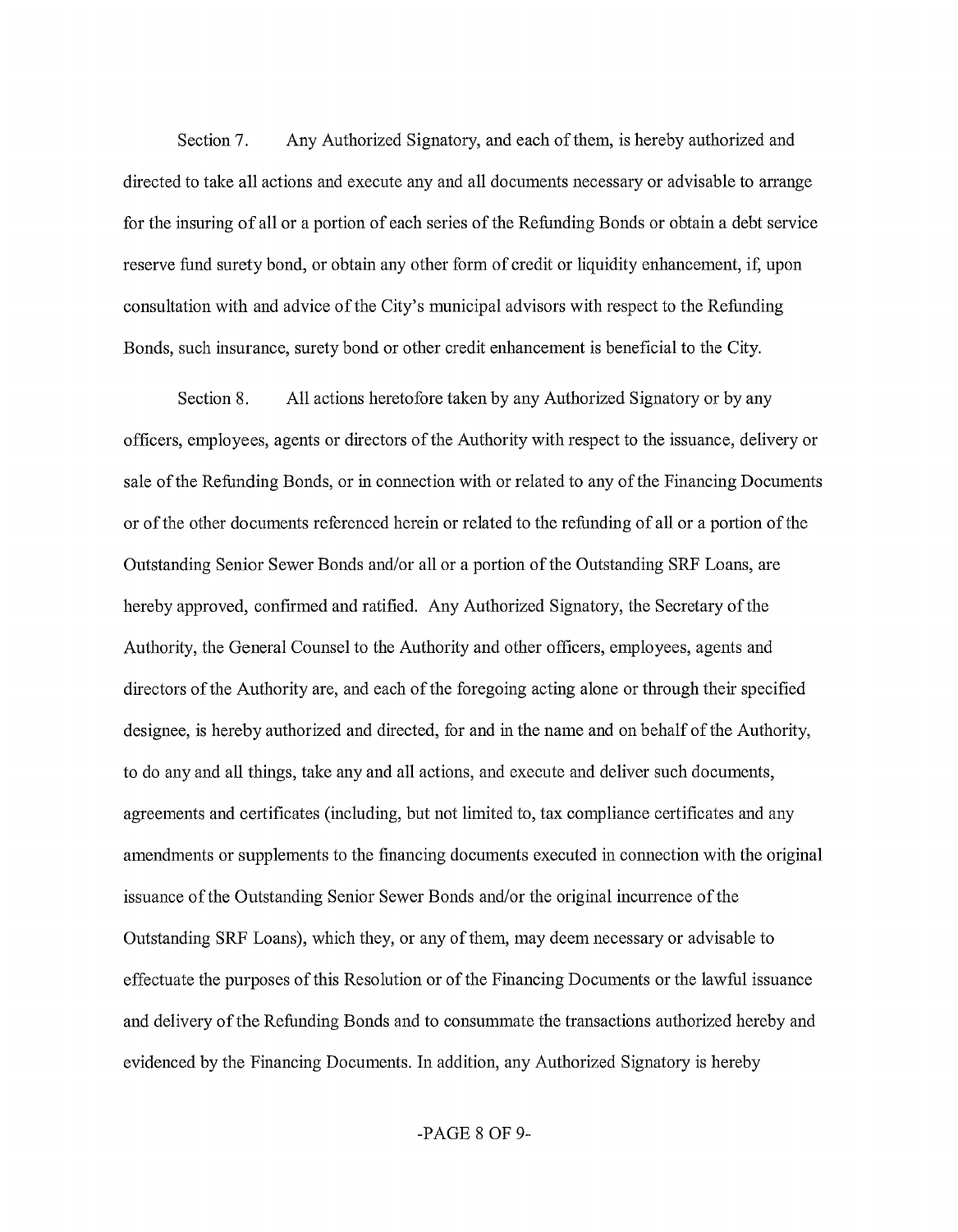authorized to approve additions and changes to the Financing Documents and the other documents authorized by this Resolution (including, but not limited to, establishing or changing the size of any reserve fund, if any, securing each series of the Refunding Bonds, and establishing the redemption provisions of each series of the Refunding Bonds, if believed by the Chief Operating Officer of the City or the Chief Financial Officer of the City, with the advice of the City's municipal advisors for the Refunding Bonds, to be in the best interest of the City in light of market conditions, such determination to be conclusively evidenced by the execution and delivery of the Financing Documents by the City), as any Authorized Signatory shall determine are necessary or desirable and shall require or approve and that such Authorized Signatory believes to be in the best interests of the Authority, such determination shall be conclusively evidenced by the execution and delivery of such Financing Documents and other documents by the Authority; and provided further that no such addition or changes may be inconsistent with the limitations set forth in Section 4 hereof

Section 9. This Resolution shall take effect immediately upon its adoption.

[Remainder of Page Left Intentionally Blank]